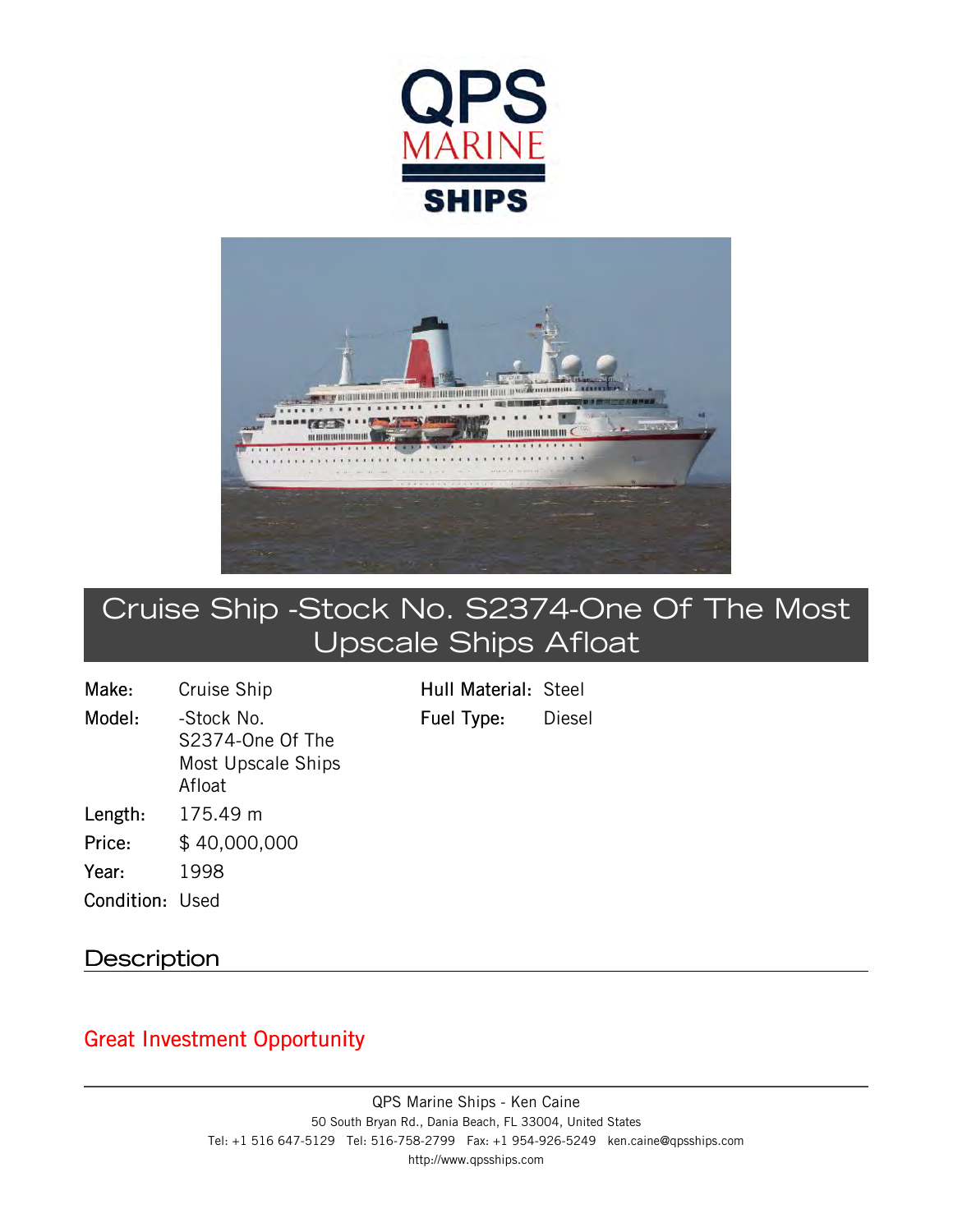Vessel is fully chartered for the next 5+ years and produces a considerable ROI. Great Opportunity for partial ownership, or full ownership of this famous ship.

CRUISE SHIP – FOR SALE OR CHARTER

## SHIPS SPECIFICATIONS – STOCK NO.: S2374

Normal Passenger Capacity: 520

Maximum Passenger Capacity: 636

Passenger Cabins: 260

Outside Cabins:

Inside Cabins:

Cabins with Balconies: French Balconies were recently installed on select cabins

Normal Crew Capacity: 280

Year Built: 1998

LOA: 175.49 m

Beam: 23 m

Draft: 5.79 m

Gross Tons: 22,400 GT

Service Speed (Knots): 19

Type of Ship: Cruise Ship / Open Ocean

Accommodation Rating: 5\*

Last Refurbishment: 2016

Location of Ship: Germany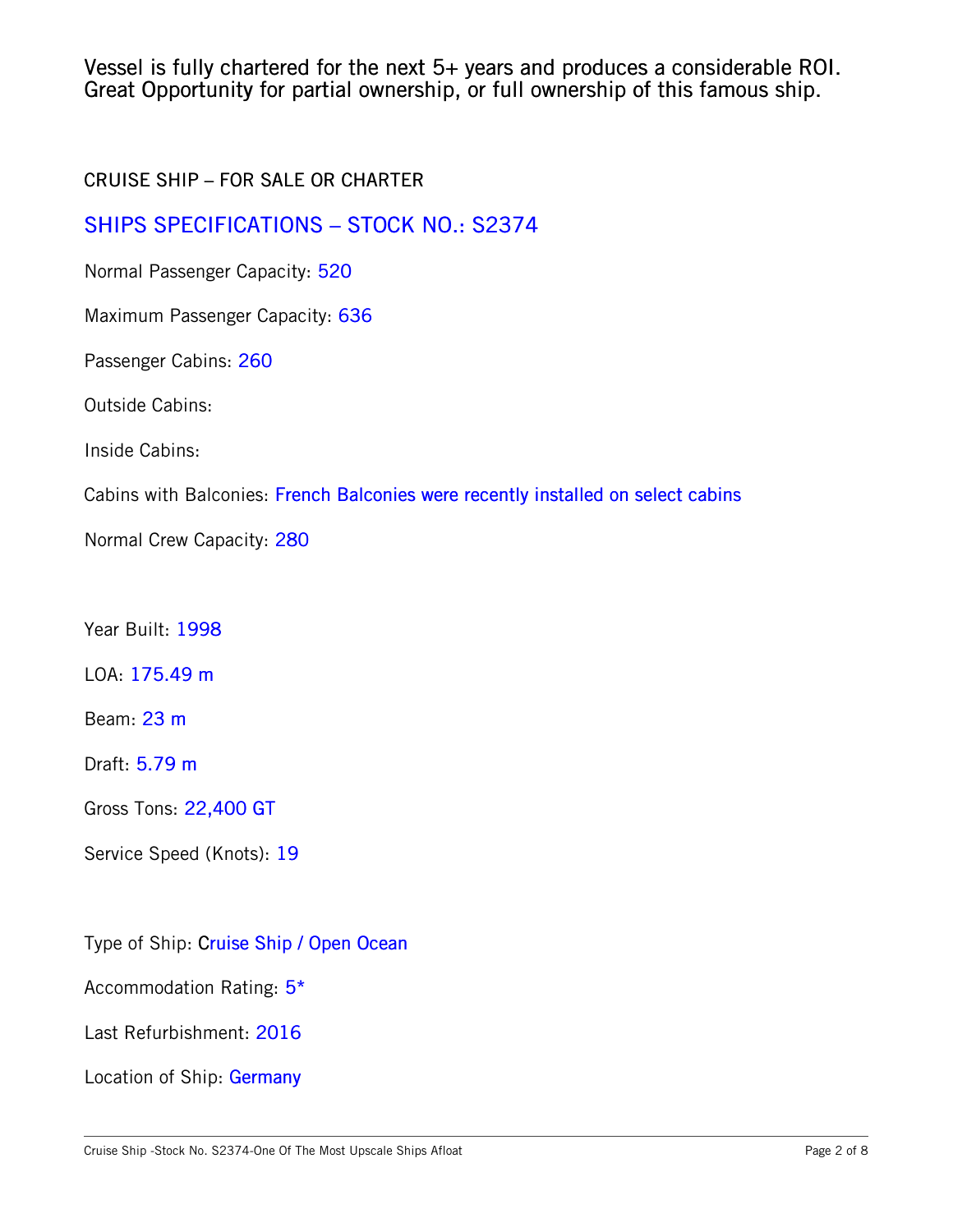Available for Sale: Yes

Available for Charter: Yes – see ADDITIONAL COMMENTS below.

Estimated Price: US\$37,000,000

ADDITIONAL COMMENTS: As of October 2016, this vessel is under charter contract for the next 5 years (approximate), but is available for sale with the current contracts transferring to the new owner. The charter contracts produce substantial income making the purchase of this vessel an excellent investment. Information regarding the current charter arrangement will only be provided to a Qualified Buyer.

SEARCH CRITERIA: Cruise Ship, Passenger Ship, Ship for Sale, Ship for Charter, Ocean Going Ship, Ferry, RO/RO, RO/Pax Ferry, Passenger Vessel, Cruise Ship For Sale, Passenger Ship for Sale, RO/Pax Ferry For Sale, Cruise Ship For Charter, Passenger Ship For Charter, RO/PAX Ferry For Charter

### Measurements

LOA: 175.49 m Beam: 23 m

Number of Heads: 0

### **Disclaimer**

The Company offers the details of this vessel in good faith but cannot guarantee or warrant the accuracy of this information nor warrant the condition of the vessel. A buyer should instruct his agents, or his surveyors, to investigate such details as the buyer desires validated. This vessel is offered subject to prior sale, price change, or withdrawal without notice.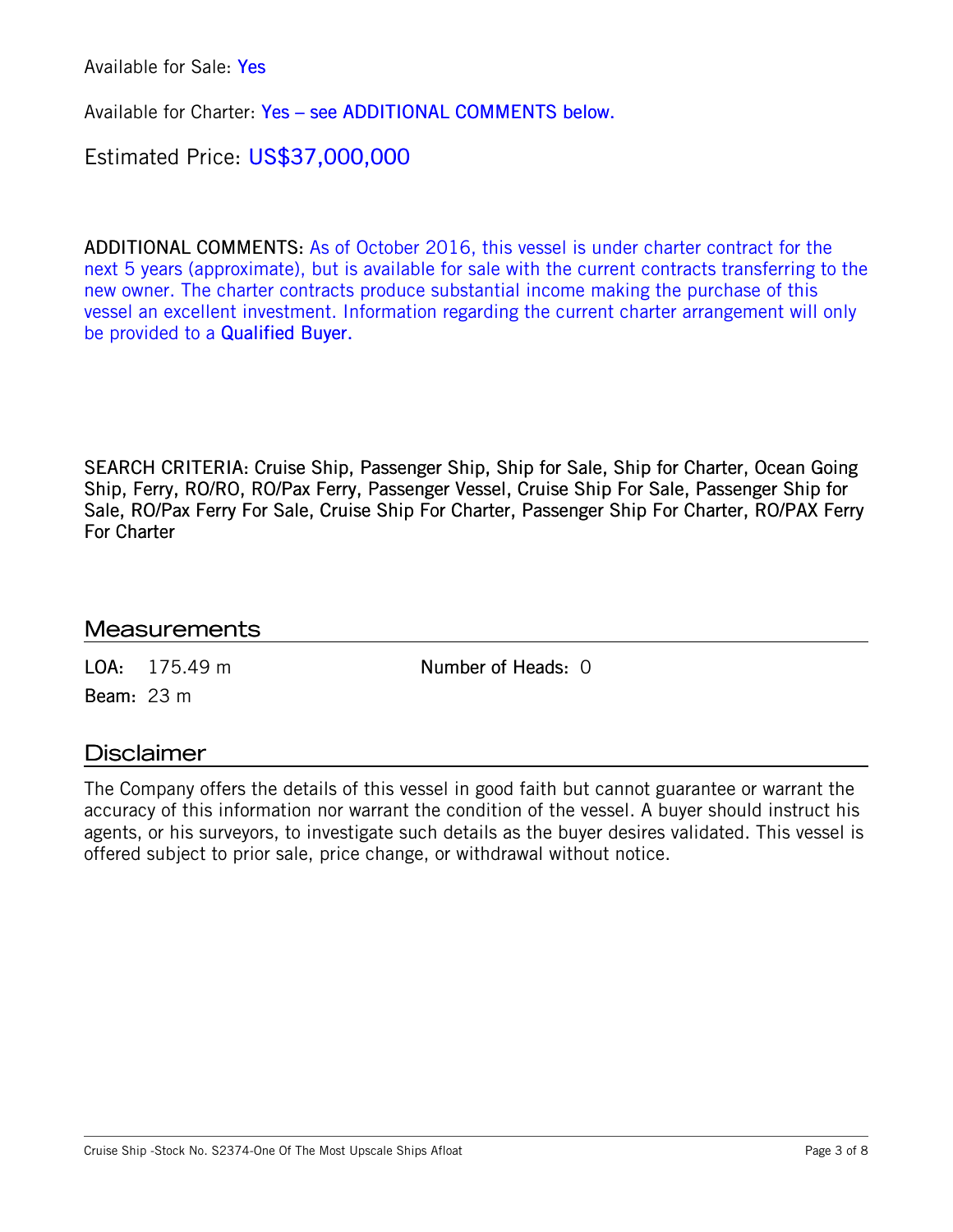## Photos











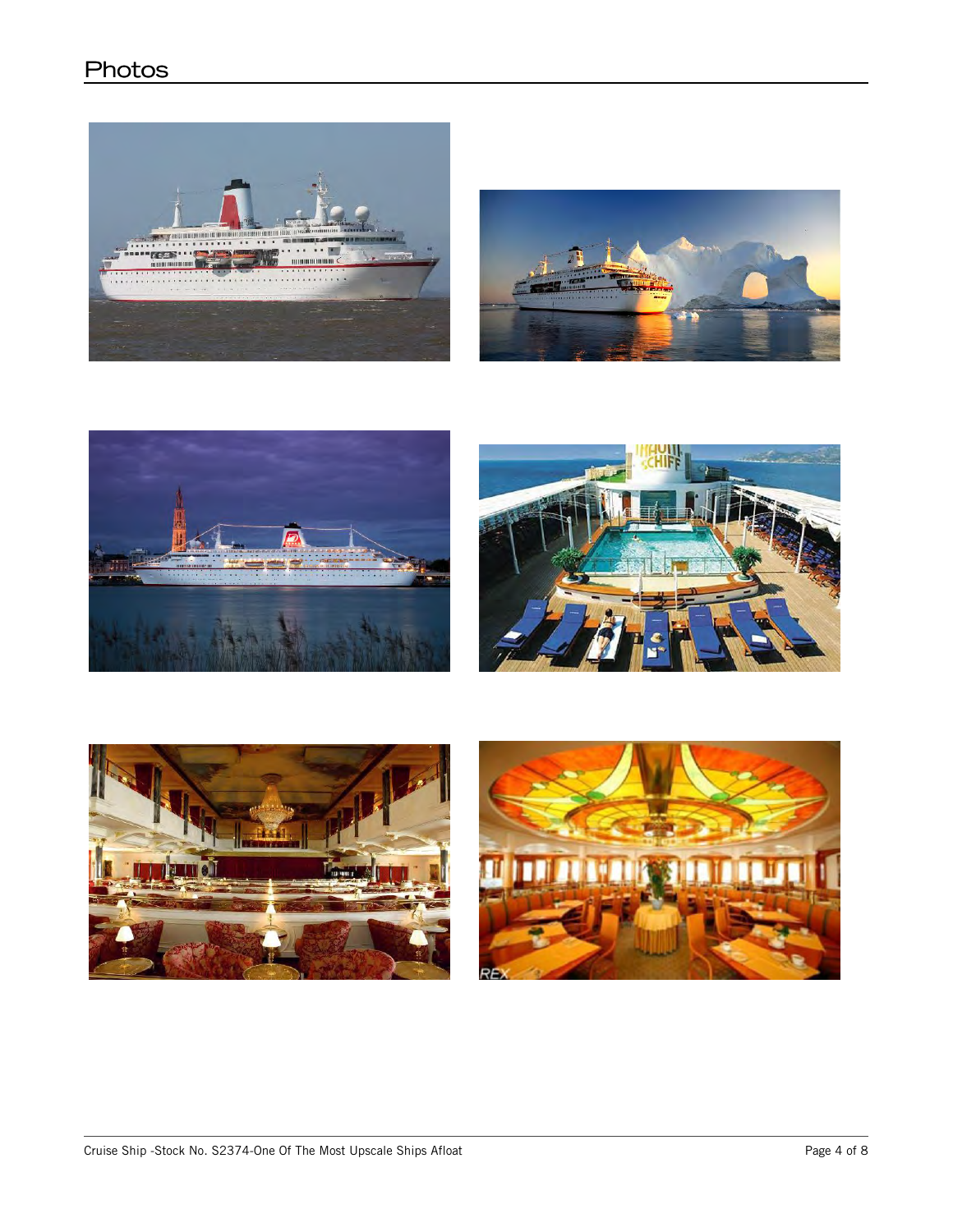









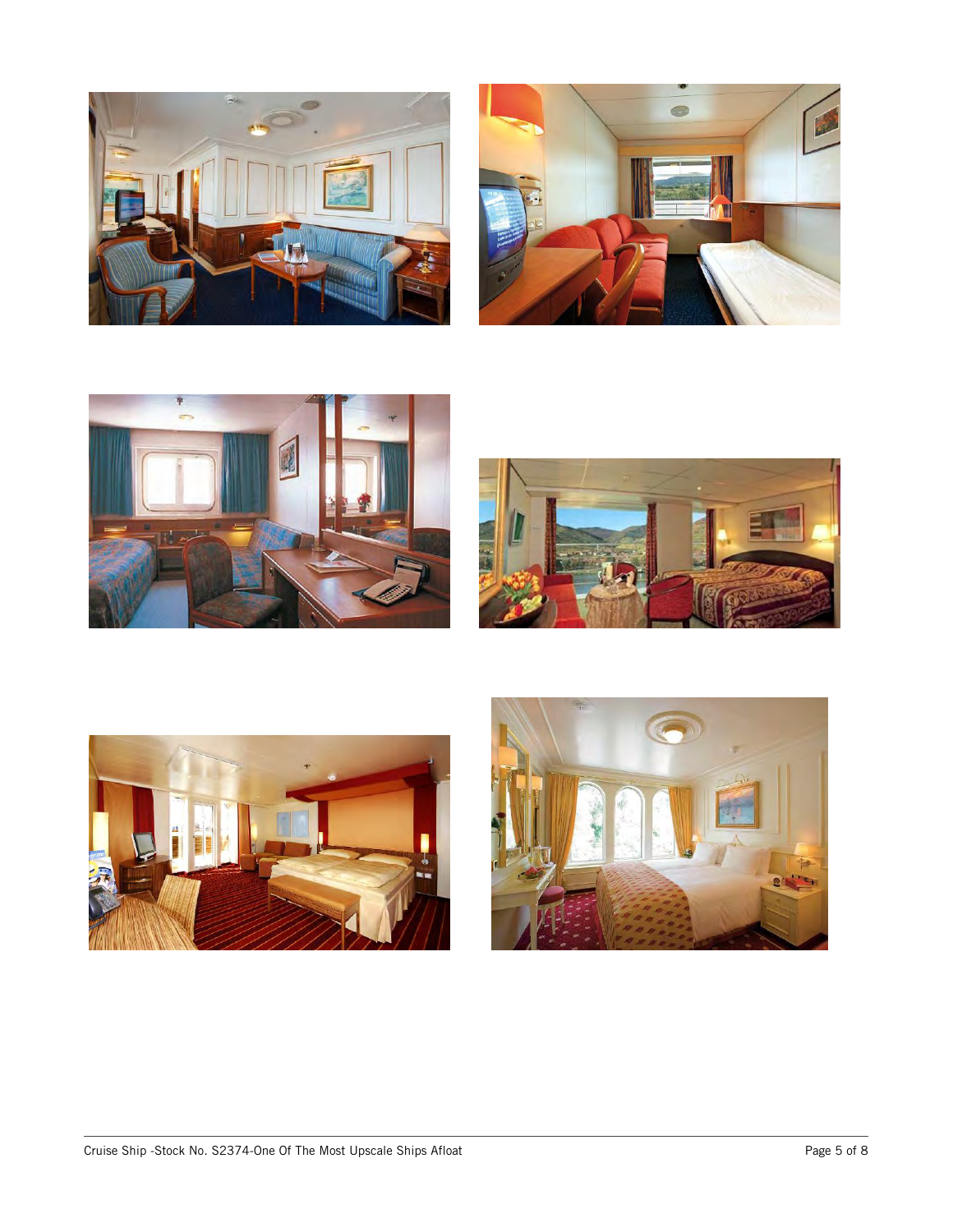









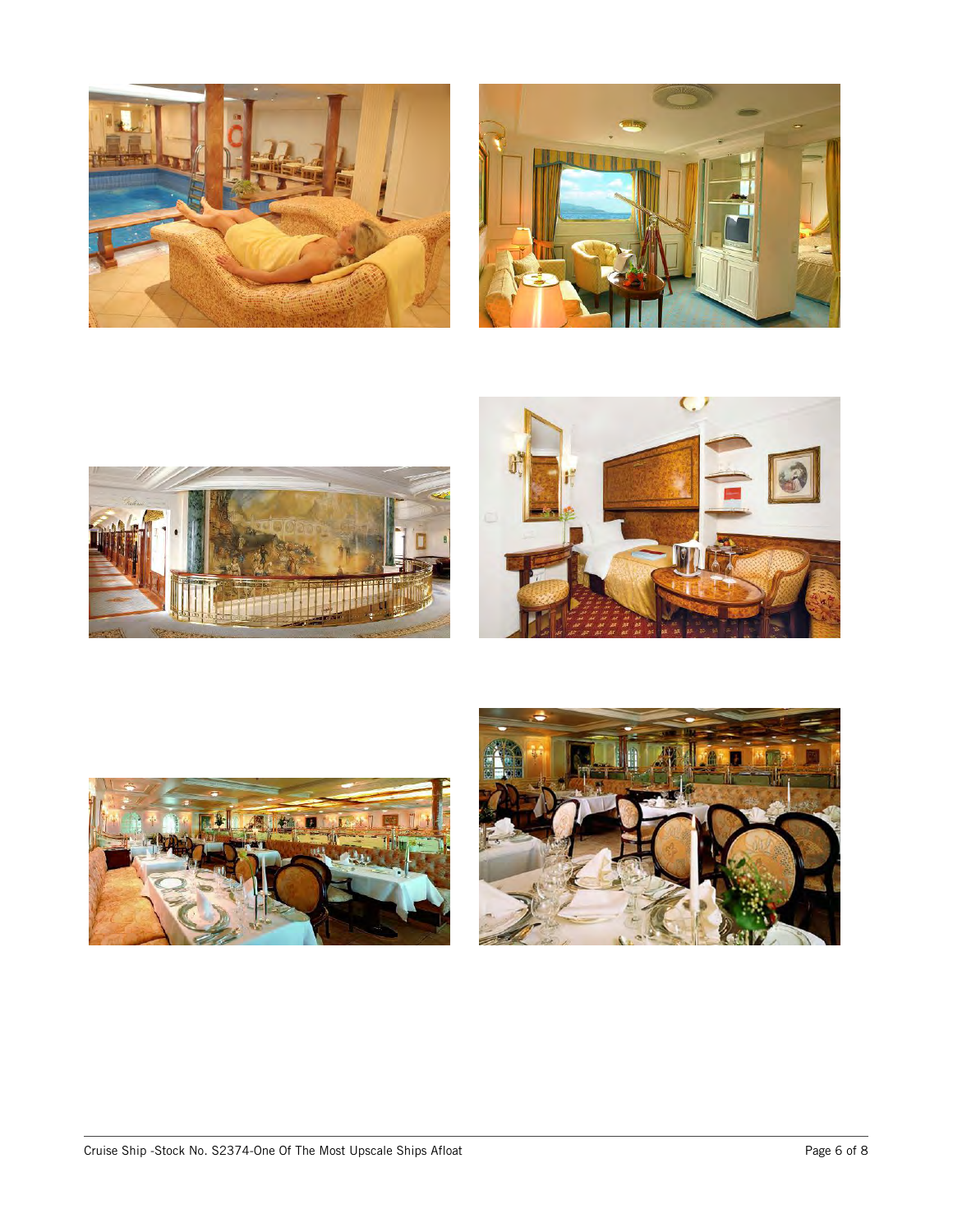